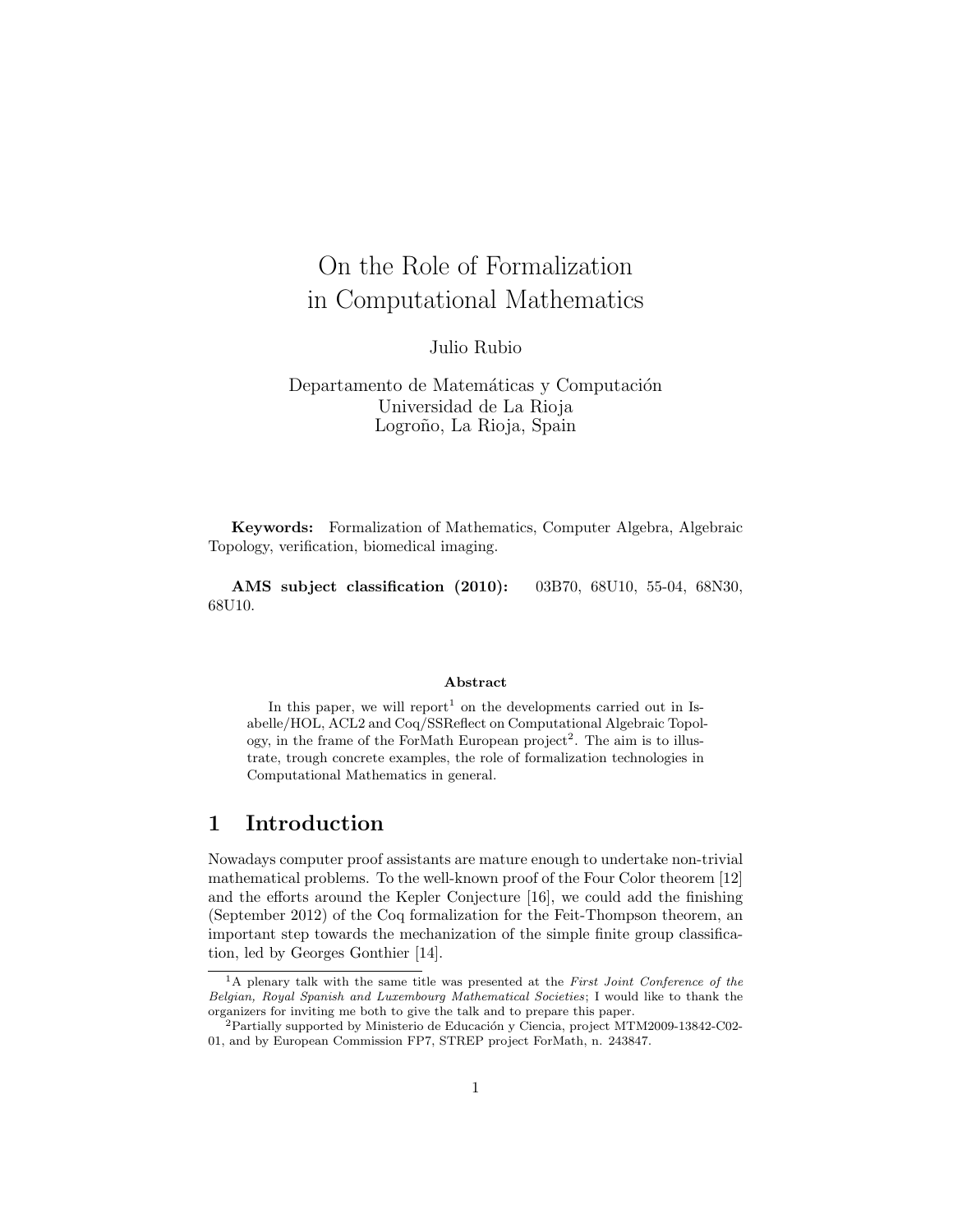Due to these successes, the discipline is attracting some attention among mathematicians, but most of them look at it as an external field, unrelated to his or her daily work.

One possible reason for this situation is that the very name of the discipline (formalization) reminds foundations of mathematics (and mathematicians, if they do not work in logic, tend to scape from foundations...). The three competing schools one century ago [30], namely logicism, formalism and constructivism, are somehow related to modern computer formalization (to signal only one aspect, constructive methods have been very reinforced by type theory, theory underlying the Coq proof assistant). However, an important difference of formalization with respect to their ancient relatives is formalization is pragmatical: one can freely change of tool and then of logic (first order or higher order, classical or constructive) depending on the problem considered (this aspect will be illustrated later in this paper). It is a remarkable point of separation from the standard view about foundations (see in [30] a discussion on Bourbaki's opinion about it). Making short a complex question, we could say that in modern formalization the focus has been moved from philosophy to engineering.

But, what is formalization of mathematics? This is the using of theorem proving technology to implement mathematical concepts and results on a computer. Since theorem proving tools are also used with other aims (for instance, to verify the correctness of hardware or non-mathematical software), we should narrow the previous definition by saying that formalization has an emphasis in big theories (linear algebra, group theory, etc.).

The objective of the paper is to show that, contrarily to the common beliefs, formalization can be significant for "standard" mathematicians or, at least, for those interested in computational mathematics. The reason is the following: when using computers to make calculations in mathematics (both numerically or with computer algebra facilities), the results obtained could require the application of formal methods [35] to ensure their correctness, and this could imply a certain amount of formalization of mathematics, in the previously introduced sense.

Let us anticipate our conclusions: formalization of mathematics could be interesting where there are discrepancies among computer and theoretical results (or when some computer results cannot be confirmed nor refuted for alternative theoretical methods) as well as when mathematical software is applied to real-life problems, where computer results should be provable reliable enough.

The paper explores these issues in the particular context of Computational Algebraic Topology, within the frame of the ForMath European project. Since the scope is large, most technical aspects will be skipped, to keep the paper size reasonable; we hope the numerous references would be enough to guide the interested reader towards a deeper knowledge about formalization.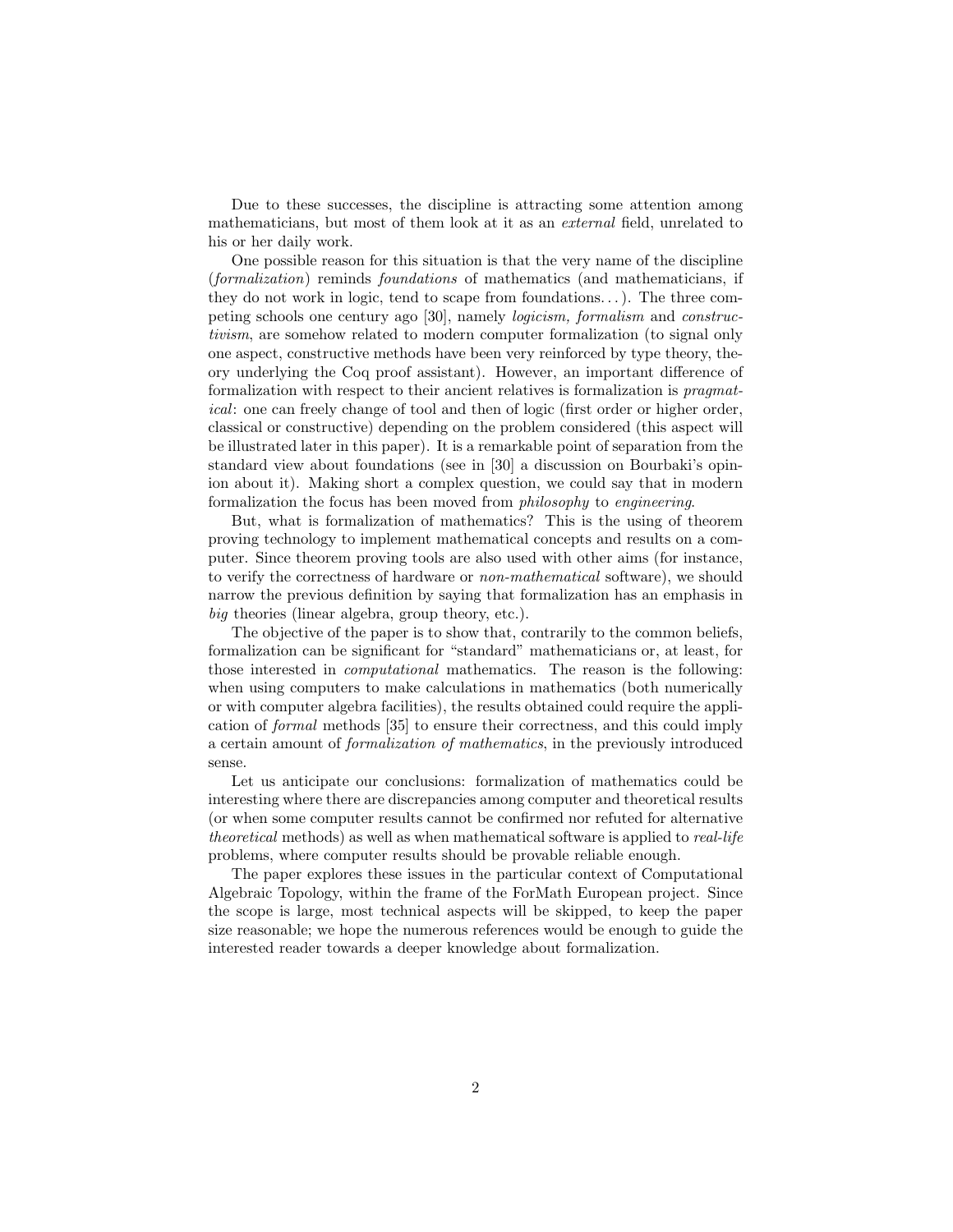#### 2 Computer-based mathematical error detection

Roman Mikhailov and Jie Wu, in their very nice paper [34], apply different Algebraic Topology techniques to get concrete results about homotopy groups of suspended classifying spaces. In particular, the last result in [34] claims  $\pi_4(\Sigma K(A_4, 1)) = \mathbb{Z}_4$ . In the previous expression  $A_4$  is the 4-alternating group,  $K(A<sub>4</sub>, 1)$  is the first Eilenberg-MacLane space (a classifying space) for  $A<sub>4</sub>, \Sigma$  is the suspension construction,  $\pi_4(-)$  denotes the fourth homotopy group and  $\mathbb{Z}_4$ is the cyclic group with four elements. We cannot explain here all these concepts (the book [32] is an standard reference for simplicial topology, and we refer to it for notations and concepts through the rest of the paper). We can simply say that all these ingredients are available in the computer algebra system called Kenzo.

Kenzo [10] is a Common Lisp program created by Francis Sergeraert, and it is in production since 1990. In 2010, Graham Ellis told to Ana Romero and the author of this paper (we were working then in computing with Kenzo the homology of groups [44], [47]) that the paper [34] by Mikhailov-Wu contained some calculations which could be reproduced with the help of Kenzo (even if the techniques used in the paper and in the program are radically different).

This was the case, but, surprisingly for us, Kenzo found the following result (where s-k-A4-1 is a symbol pointing to an internal representation of the space  $\Sigma K(A_4,1)$ :

```
> (homotopy s-k-A4-1 4)
Homotopy in dimension 4 :
   Component Z/4Z
   Component Z/3Z
```
Thus, there was a discrepancy between the fact published in [34] and the Kenzo result, because an additional  $\mathbb{Z}_3$  component was found by Kenzo. After our finding, R. Mikhailov and J. Wu kindly recognized their statement was erroneous and Kenzo was right (in fact, the error was a very minor one: simply forgetting a  $\mathbb{Z}_3$  component in a short exact sequence). Details on this experience have been documented in [48]. Let us say that [48] contains also other groups found by means of Kenzo which are not covered in Mikhailov-Wu's paper [34]. What is the status of these results? Can they be considered actually theorems as those published in mathematical journals and books? Let us stress we are not suggesting that Kenzo could be incorrect. After more than 20 years of successful testing (in quite complicated test cases), Kenzo can be trusted as far as any other (not formally verified) computer program can be. The question is that, in absence of other alternative methods to check a concrete Kenzo result, only a (formal) proof of the program correctness could give to its results the status of actual theorems.

Verifying Kenzo as a whole is an enormous task, and we had approached the problem step by step, by modestly formalizing (some parts) of the (algorithms supporting the) programs, as explained in the following sections.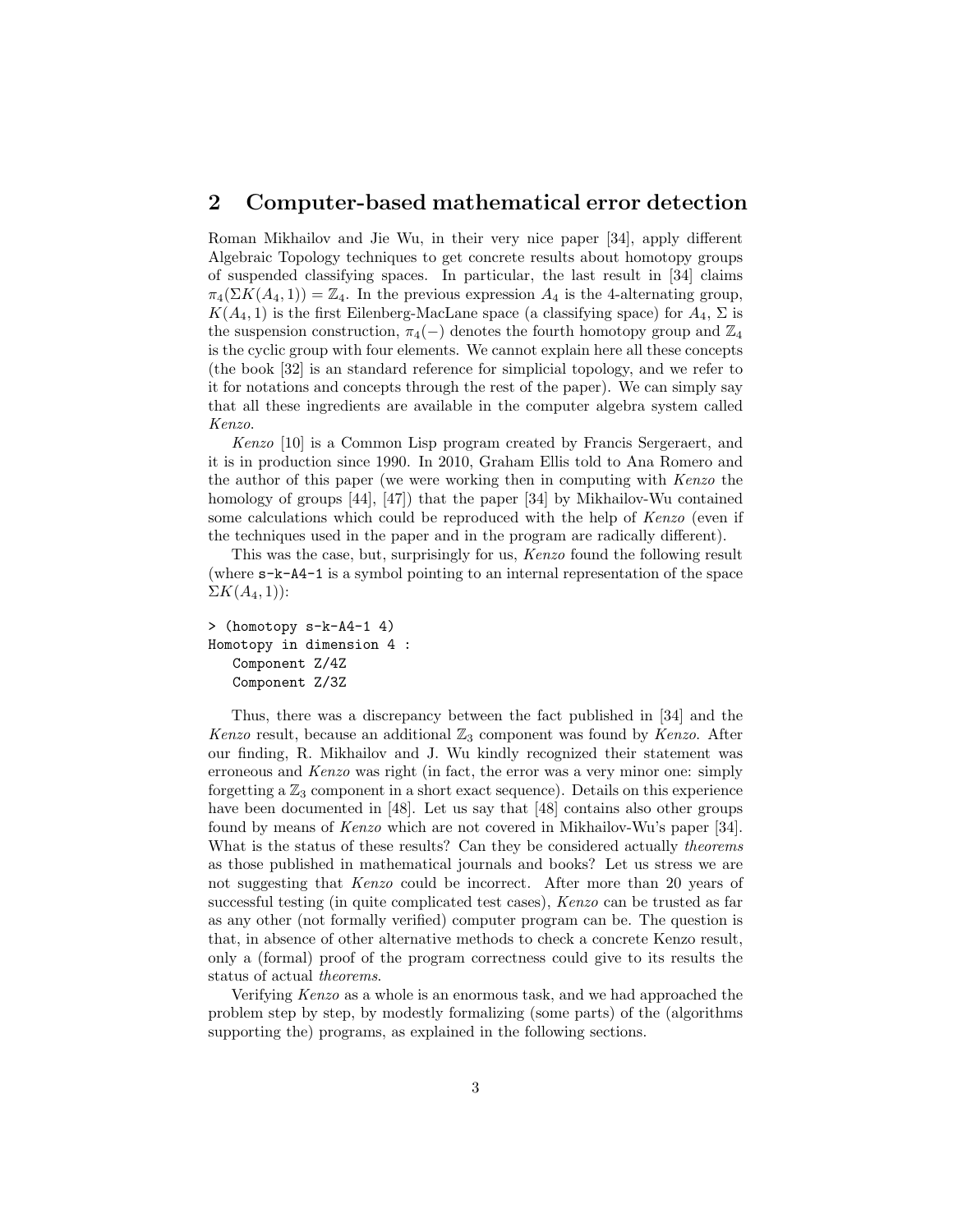#### 3 Essential building blocks

In this section we explain briefly how Kenzo can compute the homotopy group  $\pi_4(\Sigma K(A_4, 1))$ . In fact, it computes this homotopy group as a homology group of another space (simplicial set):  $K_4$ . Symbolically,  $\pi_4(\Sigma K(A_4, 1)) = H_4(K_4)$ . The space  $K_4$  is *constructed* by *Kenzo* in the same process to reach  $\pi_4(-)$ . Concretely,  $K_4$  is the total space of a fibration with fiber  $K(\mathbb{Z}_6, 2)$  and base space  $K_3$ . Again, both  $K(\mathbb{Z}_6, 2)$  and  $K_3$  are constructed on-the-fly by Kenzo,  $\mathbb{Z}_6$  being  $H_3(K_3) = \pi_3(\Sigma K(A_4, 1))$  and  $K_3$  constructed before as  $K_4$  now (this is the so-called Whitehead tower method; see [42]). The space  $K_4$  is built as a twisted Cartesian product:  $K(\mathbb{Z}_6, 2) \times_{\tau} K_3$  (see [32] for details).

Now, Kenzo provides the (effective) homology of  $K(\mathbb{Z}_6, 2)$ , an iterated classifying space (thanks again to Ana Romero's programs [47]), and the (effective) homology of  $K_3$  is produced following the same steps we are explaining for  $K_4$ . Therefore, we are in a situation where the homology of the fiber and of the base space of a fibration are known, and we need the homology of the total space. This problem is approached classically by means of the Serre spectral sequence (see [32]). To describe how an effective version of the Serre spectral sequence can be obtained, we need the definition of a reduction, and the accompanying concept of effective homology [51].

**Definition 1** Given two chain complexes  $C := \{ (C_n, d_n) \}_{n \in \mathbb{Z}}$  and  $C' := \{ (C'_n, d'_n) \}_{n \in \mathbb{Z}}$ a reduction between them is  $(f, g, h)$  where  $f : C \to C'$  and  $g : C' \to C$  are chain morphisms, and h is a family of homomorphisms (called homotopy operator)  $h_n$ :  $C_n \to C_{n+1}$  satisfying (1)  $f \circ g = 1$ , (2)  $d \circ h + h \circ d + g \circ f = 1$ , (3)  $f \circ h = 0$ , (4)  $h \circ g = 0$ , and (5)  $h \circ h = 0$ .

A reduction is denoted by  $(f, g, h) : C \implies C'$ . The importance of this concept is that it induces a canonical isomorphism  $H(C) \cong H(C')$  between homology groups. Even more, if we have a solution to *any* homological problem (see [53]) over the *small* chain complex  $C'$ , then it can be translated to a solution over the big chain complex  $C$  (the contrary is also true, but in general homology problems are harder over  $C$  than over  $C'$ ). Now, it is well-known [11] that if  $C'$  is of finite type, all homological questions (in the sense of  $[53]$ ) can be algorithmically solved. This leads to the definition of effective homology

**Definition 2** A chain complex C is with effective homology when it is described together with a reduction  $C \Longrightarrow C'$ , where C' is of finite type.

For the purposes of this paper, the last definition is sufficient; for the general definition we refer to [51] (the reader will find there the important notions of effective and locally effective objects).

Very often, a result about reductions has a consequence about computing effective homology. Let us show it with the tensor product example.

**Theorem 1** From  $A \implies A'$  and  $B \implies B'$ , an algorithm constructs  $A \otimes B \implies$  $A' \otimes B'$ .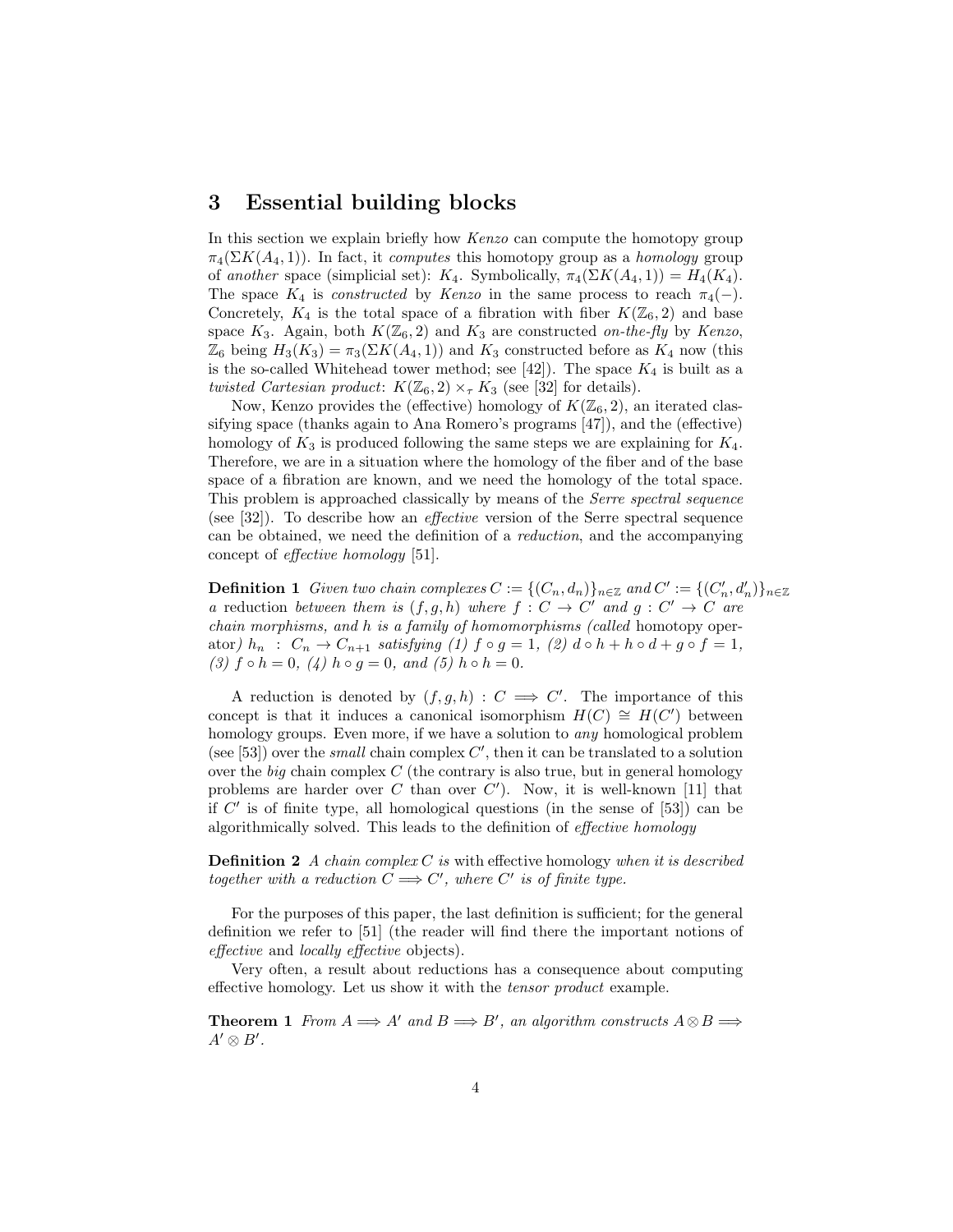**Corollary 1** If A and B are with effective homology, then  $A \otimes B$  is with effective homology.

Let us come back to our problem of computing the effective homology of a twisted Cartesian product  $F \times_{\tau} B$ , where the effective homology of the fiber  $F$  and of the base space  $B$  are known. The effective homology of a simplicial K is identified with that of  $C(K)$ , its chain complex. Thus two reductions  $C(F) \Longrightarrow HF$  and  $C(B) \Longrightarrow HB$  are available, where HF and HB are chain complexes of finite type. Let us assume, in addition, that  $B$  is 1-reduced (it is a combinatorial way of ensuring that B is *simply connected*; see [32]). This condition holds in our application case, because  $K_3$  is 1-reduced.

Now, the first building block of our construction is the Eilenberg-Zilber reduction, relating the chain complex of a Cartesian product and a tensor product. Symbolically, EZ reduction:  $C(F \times B) \Longrightarrow C(F) \otimes C(B)$ .

A Cartesian product is a particular case of a fibration  $F \to F \times B \to B$ , where the total space is not "twisted". What is the difference with respect to the general twisted case  $F \times_{\tau} B$ ? The difference is quite small (at least formally; the geometrical consequences can be dramatic): from the set theoretical point of view,  $F \times_{\tau} B$  is exactly equal to  $F \times B$ ; but faces in  $F \times_{\tau} B$  are slightly "perturbed" with respect to those of the standard Cartesian product  $F \times B$ . This "perturbation" translates nicely to the chain complex level, giving an instance of the following definition.

**Definition 3** Given a chain complex  $(C, d)$ , a perturbation for it is a family  $\rho$ of group homomorphisms  $\rho_n : C_n \to C_{n-1}$  such that  $(C, d + \rho)$  is again a chain complex (that is to say:  $(d + \rho) \circ (d + \rho) = 0$ ).

Under good circumstances (we introduce later the concept of *local nilpo*tency), a reduction can be "perturbed" as a whole, giving rise to a new reduction. It is the role of our second building block, the fundamental Basic Perturbation Lemma (BPL, in short).

**Theorem 2** Basic Perturbation Lemma: Let  $(f, g, h) : (C, d) \Longrightarrow (C', d')$  be a reduction and be  $\rho$  a perturbation for  $(C, d)$  which are locally nilpotent. Then there exists a reduction  $(f_{\infty}, g_{\infty}, h_{\infty}) : (C, d + \rho) \Longrightarrow (C', d'_{\infty}).$ 

Note in particular that  $(C', d'_{\infty})$  is of finite type if  $(C', d')$  was.

The effective version of the Serre spectral sequence can now be outlined as follows.

- 1. EZ application:  $C(F \times B) \Longrightarrow C(F) \otimes C(B)$ .
- 2. BPL application:  $C(F \times_{\tau} B) \Longrightarrow C(F) \otimes_t C(B)$ .

[The chain complex  $C(F) \otimes_t C(B)$  is equal, from the group-theoretic point of view, to  $C(F) \otimes C(B)$ , but its differential has been *perturbed*.]

3. Tensor product application:  $C(F) \otimes C(B) \Longrightarrow HF \otimes HB$ .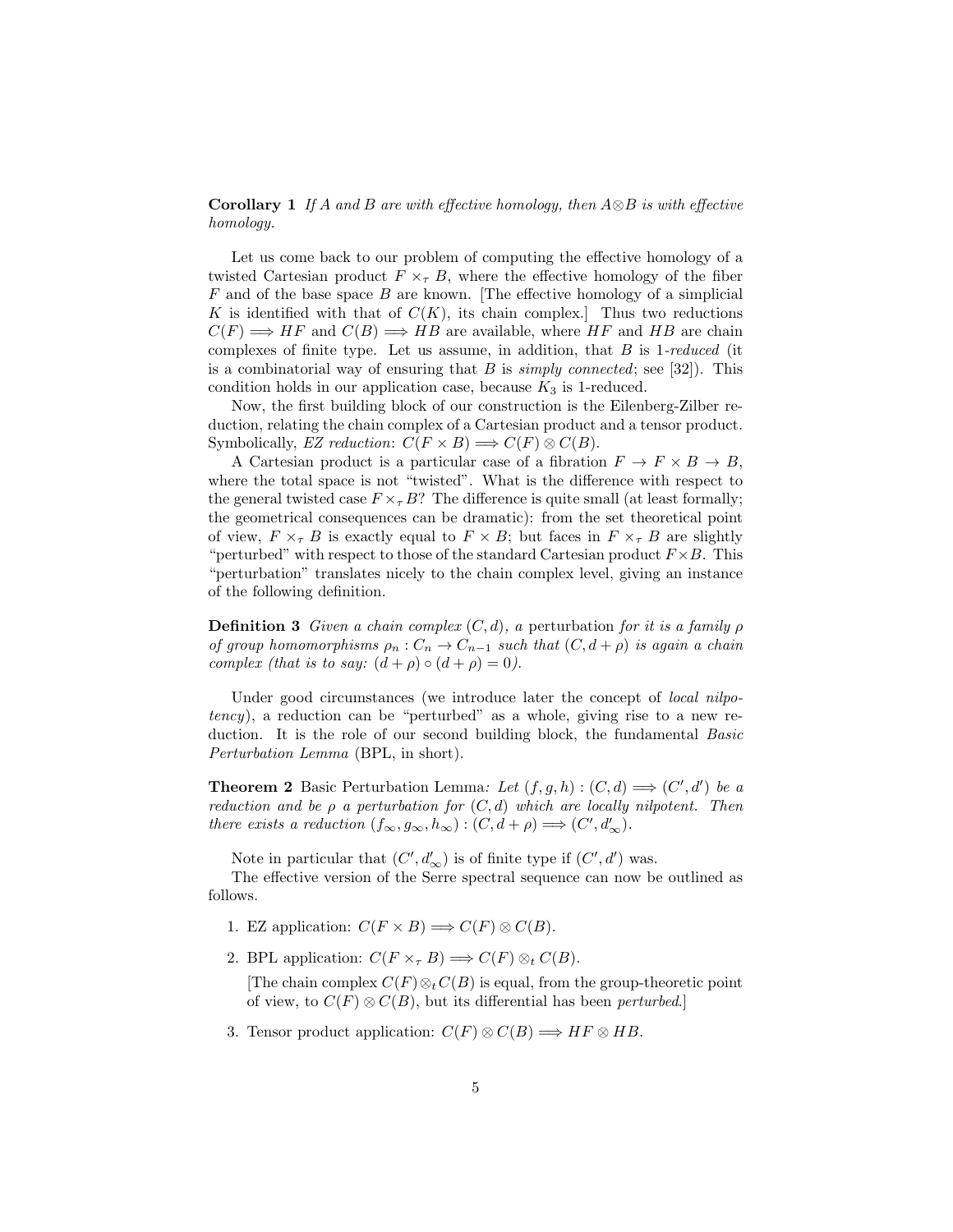- 4. BPL application (B is 1-reduced):  $C(F) \otimes_t C(B) \Longrightarrow HF \otimes_{t'} HB$
- 5. Composing (1) and (4):  $C(F \times_{\tau} B) \Longrightarrow HF \otimes_{t'} HB$ .
- 6. Conclusion: The total space  $F \times_{\tau} B$  is with effective homology.

Therefore,  $H_4(K_4) = H_4(K(\mathbb{Z}_6, 2) \times_\tau K_3)$  can be computed and it is exactly  $\pi_4(\Sigma K(A_4, 1)) = \mathbb{Z}_4 \oplus \mathbb{Z}_3$ . Thus, when investigating the correctness of this procedure, it is natural to start from studying the Eilenberg-Zilber theorem and the Basic Perturbation Lemma.

# 4 Formalization of the EZ theorem

Let us state as explicitly as possible the Eilenberg-Zilber theorem (in the statement, the symbols  $\partial$  and  $\eta$  are representing the faces and the degeneracy operators, respectively).

**Theorem 3** Eilenberg-Zilber reduction: Given two simplicial sets  $F$  and  $B$ , there exists a reduction

$$
(f, g, h) : C(F \times B) \Longrightarrow C(F) \otimes C(B)
$$

with the maps  $f, g, and h$  defined as:

$$
f(x_n, y_n) = \sum_{i=0}^n \partial_{i+1} \dots \partial_n x_n \otimes \partial_0 \dots \partial_{i-1} y_n
$$
  
\n
$$
g(x_p \otimes y_q) = \sum_{(\alpha, \beta) \in \{(p,q)\}\text{-}shuffles\}
$$
  
\n
$$
h(x_n, y_n) = \sum_{(n, \beta) \in \{(p,q)\}\text{-}shuffles\}
$$
  
\n
$$
h(x_n, y_n) = \sum_{(n, \beta) \in \{(p,q)\}\text{-}h^n - p - q + sg(\alpha, \beta)} \left(\eta_{\beta_q + n - p - q} \dots \eta_{\beta_1 + n - p - q} \eta_{n - p - q - 1} \partial_{n - q + 1} \dots \partial_n x_n\right)
$$

 $\eta_{\alpha_{p+1}+n-p-q} \ldots \eta_{\alpha_1+n-p-q} \partial_{n-p-q} \ldots \partial_{n-q-1} y_n$ 

where a  $(p, q)$ -shuffle  $(\alpha, \beta) = (\alpha_1, \ldots, \alpha_p, \beta_1, \ldots, \beta_q)$  is a permutation of the set  $\{0, 1, \ldots, p + q - 1\}$  such that  $\alpha_i < \alpha_{i+1}$  and  $\beta_j < \beta_{j+1}$ ,  $sg(\alpha, \beta) = \sum_{i=1}^p (\alpha_i - \beta_i)$  $i-1$ ), and the third sum (which defines the homotopy operator h) is taken over all the indices  $0 \le q \le n-1, 0 \le p \le n-q-1$  and  $(\alpha, \beta) \in \{(p+1, q)\text{-}shuffles\}.$ 

The maps  $f, g$ , and h are known respectively as the Alexander-Whitney  $(AW, \text{in short}),$  Eilenberg-MacLane (EML), and Shih (SHIH) operators.

The formulas for AW and EML where classically known. The expression for SHIH was given for the first time in [50] (it was experimentally found when programming EAT [52], the predecessor of Kenzo). Then, it was formally proved by Frédéric Morace and published as an appendix for a Pedro Real's paper [43].

Several comments can be made about the expressions. First, they are essentially unique ([40], [41]), so in some sense they are unavoidable. Second, due to the occurrence of the *shuffles* their nature is *exponential* (at least if the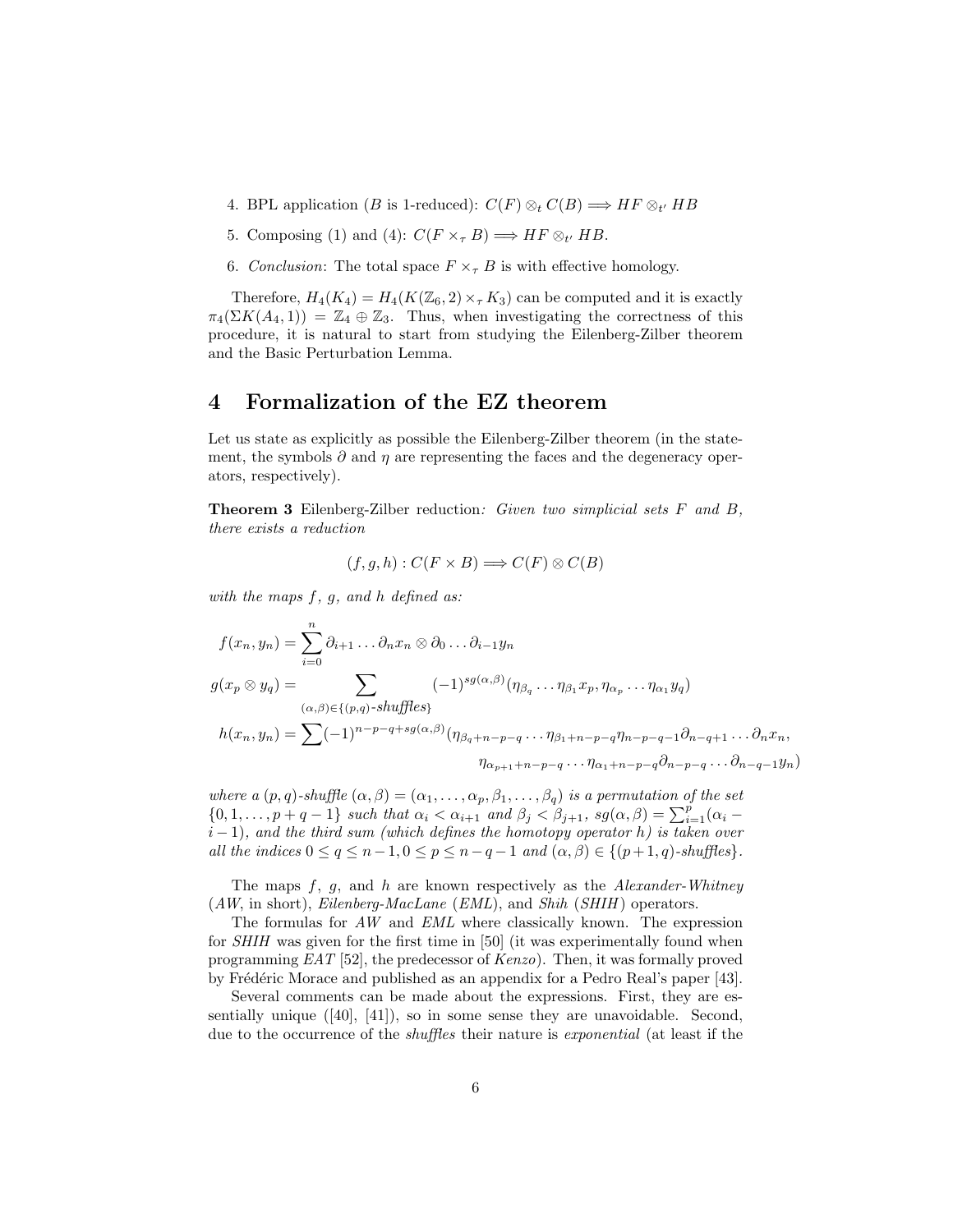dimension is considered as a size of the problem) and, in fact, this algorithm is one of the reasons why Kenzo performance is dramatically decreased when dimensions increase.

Even if EML and SHIH have an aspect quite frightening, in fact the expressions are very well structured and of a combinatorial nature, and these features allow us to devise a proof purely based on induction and rewriting (inspired at some points by ideas from [43]). This proof has been fully formalized by using the proof assistant ACL2 [26], which was precisely built to deal with induction and rewriting. The main conceptual tool allowing us to complete the proof is the notion of simplicial polynomial (see [27]). Thanks to simplicial polynomials, we can enhance ACL2 with *algebraic rewriting* (essentially, a strategy to simplifying expressions over rings), automating the most tedious and time-consuming parts of the proof. Interestingly enough, ACL2 is not only a theorem prover, but also a programming language, based on Common Lisp; as Kenzo is written in Common Lisp, we can compare the results of both programs (Kenzo and the ACL2 certified version) on concrete instances, providing a kind of automated testing for Kenzo (successful up to now!) [29].

The simplicial polynomials machinery was also previously used in the formalization of the so-called Normalization Theorem. Two different chain complexes can be associated with a simplicial set  $K$ . The first one, let us denote it by  $C(K)$ , is generated by all the simplexes of K, while the second one,  $C(K)$ , is only generated by non-degenerate simplexes. The Normalization Theorem establishes an explicit reduction  $C(K) \Longrightarrow C(K)$ . Let us stress that EZ formulas are true with the model  $C(-)$  but they are not longer true with  $\widetilde{C}(-)$ ; therefore, it was natural to deal with the Normalization Theorem before the EZ Theorem. A report of a complete ACL2 formalization of the Normalization Theorem has been published in [28].

As for the formalization effort, let us explain that the EZ Theorem needed around 13000 lines of ACL2 code, while the Normalization Theorem needed around 4500 lines (so, EZ can be considered three times more difficult than normalization). These data must be however be tempered with the existence of 6000 lines of ACL2 code devoted to infrastructure (algebraic rewriting, new meta-rules, macro and theory generating facilities, and so on; see [28] for details). This infrastructure was prepared for the Normalization Theorem and then it has been fully reused in the EZ formalization. Thus, the learned lesson is that paying attention to a systematic development<sup>3</sup> can be rewarding in mechanized theorem proving (as it is in computer programming).

# 5 Formalization of the BPL

As in the case of the Eilenberg-Zilber theorem, let us introduce an explicit statement of the Basic Perturbation Lemma; it needs a previous definition.

 $3$ Recall: 6000 lines in front of "only" 4500 devoted to the "real" objective; a wrong accounting would compare 10500 lines for normalization with 13000 lines for EZ.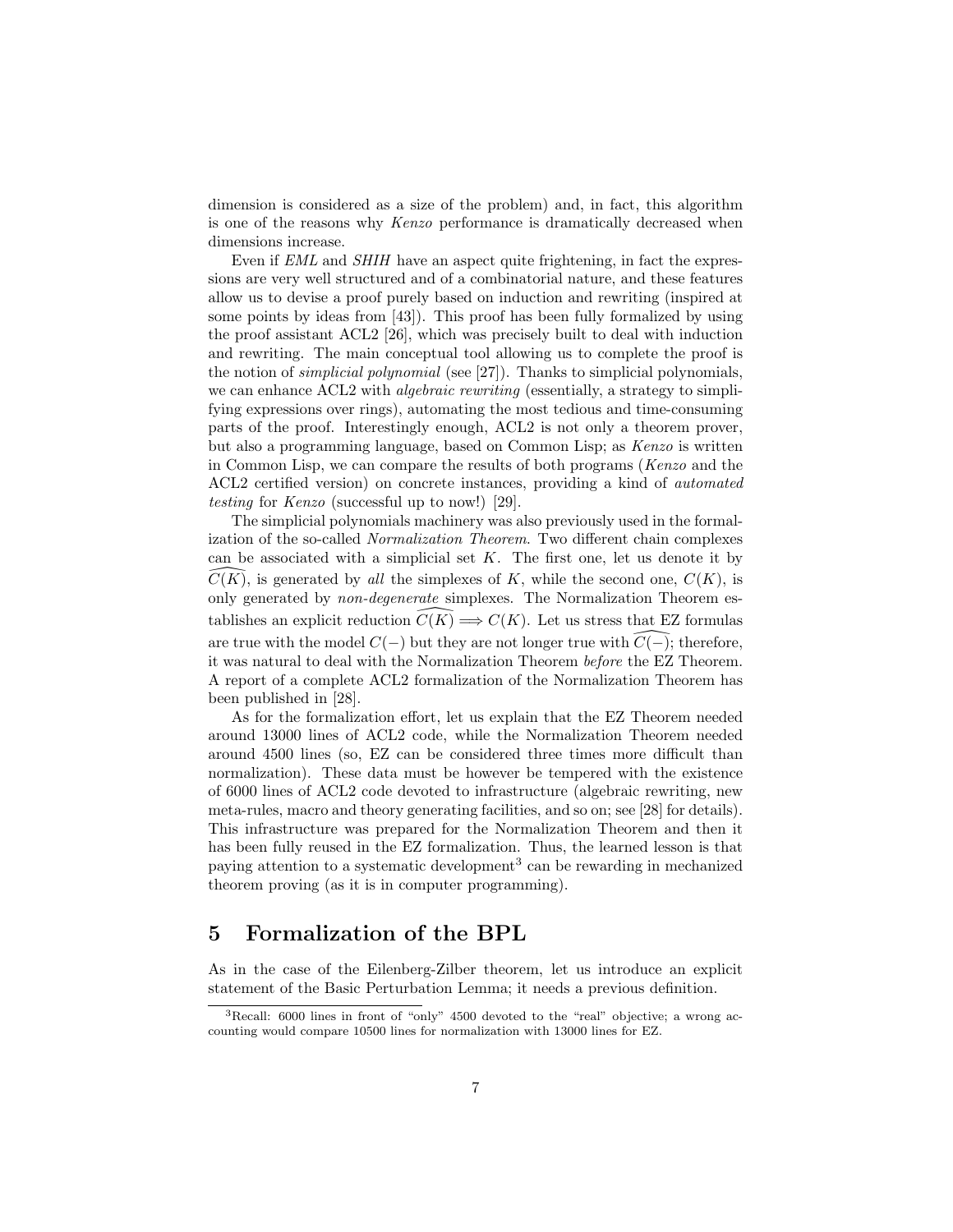**Definition 4** A reduction  $(f, g, h) : (C, d) \rightarrow (C', d')$  and a perturbation  $\rho$  for  $(C, d)$  are locally nilpotent if  $\forall x \in C_n$ ,  $\exists m \in \mathbb{N}$  such that  $(h \circ \rho)^m(x) = 0$ .

**Theorem 4** Basic Perturbation Lemma: Let  $(f, g, h)$ :  $(C, d_C) \Longrightarrow (C', d_{C'})$  be a reduction and  $\rho: C \to C$  a perturbation of the differential  $d_C$  satisfying the local nilpotency condition with respect to the reduction  $(f, g, h)$ . Then, a new reduction  $(f_{\infty}, g_{\infty}, h_{\infty})$ :  $(C, d_C + \rho) \Longrightarrow (C', d_{\infty})$  can be obtained, where the underlying graded groups  $C$  and  $C'$  remain unchanged, but the differentials are perturbed:  $d_C + \rho$  and  $d_{\infty} = d_{C'} + \rho_{C'}$ , where  $\rho_{C'} = f \rho \psi g$ ;  $f_{\infty} = f \phi$ ;  $g_{\infty} = \psi g$ ;  $h_{\infty} = h\phi$ , being  $\phi = \sum_{i=0}^{\infty} (-1)^i (\rho h)^i$ , and  $\psi = \sum_{i=0}^{\infty} (-1)^i (h\rho)^i$ .

A key point in the statement is the occurrence of the series  $\phi$  and  $\psi$ . The local nilpotency condition implies that the series are *pointwise* finite sums. Nevertheless, the BPL does not seem amenable to a combinatorial treatment (let us say, there is something "analytical" in it). In addition, the groups appearing in the statement are general (there is no constraint related to the cardinality or the finiteness type of them). As a conclusion, a direct approach using ACL2 (similar to that of Eilenberg-Zilber theorem) was not considered possible. A formalization of the BPL was completed by Jesús Aransay in the proof assistant Isabelle/HOL [38] in 2008 (prior to the ForMath European project). The characteristics of this formalization were: it is applicable to any case, but it is stated in an ungraded setting (in other words, it was proved for differential groups instead of for chain complexes). The formalization was documented in [1]. One of the drawbacks of using Isabelle/HOL (based on classical logic) is that proofs do not produce automatically executable algorithms. Since in our context of certified Computer Algebra it is an important feature, some contributions about code generation were produced, and published in [2].

Once the constructiveness of the proof of the BPL was verified, we planned to move to Coq [4], a proof assistant based on constructive type theory. In  $[9]$ , a formalization in Coq of a variant of the BPL due to César Domínguez is described. In this case, only the *bicomplex* case is covered (it is a particular case, but sufficient for most of the applications of the BPL in Kenzo [10]), but the whole constructive path is included: effective and locally effective objects are worked together, producing an effective homology algorithm. Some experiences about executing code inside Coq, in the infinite case, were presented in [8].

The previous formalization was carried out in the frame of the ForMath project. Much effort in the project is devoted to the SSReflect library [15], an extension of Coq for finite structures, allowing an efficient and automated way of doing proofs. Thus, our next challenge related to the BPL was to implement a proof of it in Coq/SSReflect. This has been achieved recently [39], producing a proof working only in the finitely generated case and with coefficients over  $\mathbb{Z}_2$ . These constraints are not harmful, because this version of the BPL is applied to the processing of digital images, following ideas from Ana Romero and Francis Sergeraert's paper [49]. In fact, the SSReflect formalization of the BPL is based on a shorter and brand new proof of BPL due to Sergeraert [54], inspired by the notion of discrete vector field (DVF, in short). Let us explain as DVFs are related to digital imaging, according to [49].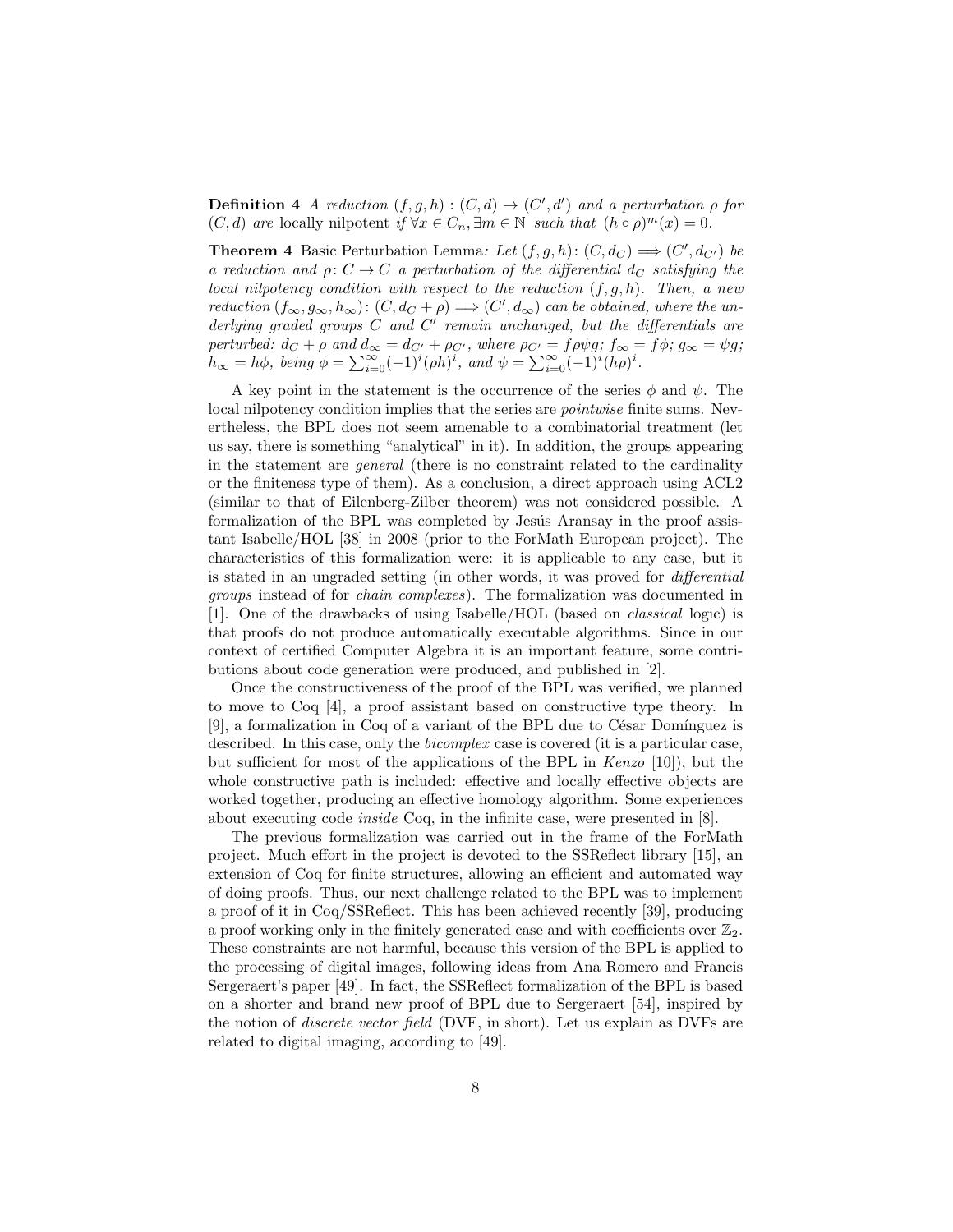

Figure 1: A discrete vector field in action.

#### 6 Discrete vector fields

Let us first introduce the concept of *discrete vector field* (DVF) by means of an example. Figure 1 displays a simplicial complex, where some edges are "collapsed". For instance, in the upper right corner, since the north edge is free (that is to say, it is a face of only one triangle), the whole upper right triangle can be erased without changing the homotopy type of the simplicial complex. This operation can be applied to other triangles, edges and vertices. At some point, the simplicial structure can be lost, but anyway, from the algebraic point of view, the homology groups continue unchanged. Thus, at the end, we conclude that, from the homological point of view, the initial simplicial complex is equivalent to a circumference.

In that way we have greatly reduced the size of the objects where homology can be computed. For instance, the number of edges in the first simplicial complex equals 32, while the final object has only one edge. Not surprisingly, there is a reduction connecting the chain complexes of both objects. It is a general result, which needs some previous definitions to be introduced.

**Definition 5** Let  $C_* = (C_p, d_p)_{p \in \mathbb{Z}}$  a free chain complex with distinguished  $\mathbb{Z}$ basis  $\beta_p \subset C_p$ . A discrete vector field V on  $C_*$  is a collection of pairs V =  $\{(\sigma_i; \tau_i)\}_{i \in I}$  satisfying the conditions:

- Every  $\sigma_i$  is some element of  $\beta_p$ , in which case  $\tau_i \in \beta_{p+1}$ . The degree p depends on i and in general is not constant.]
- Every component  $\sigma_i$  is a regular face of the corresponding  $\tau_i$ .
- Each generator (cell) of  $C_*$  appears at most once in V.

The cells do not belonging to the DVF are called critical cells. A DVF is called admissible if, roughly speaking, it contains no cycle (we refer to [49] for a more precise definition). Admissibility of a DVF is related to local nilpotency in the case of the BPL (and, to a certain extend, to the simple connectedness in the Serre spectral sequence): all these concepts allow controlling termination in iterative processes. The main result relating DVFs to homology computation is the next one.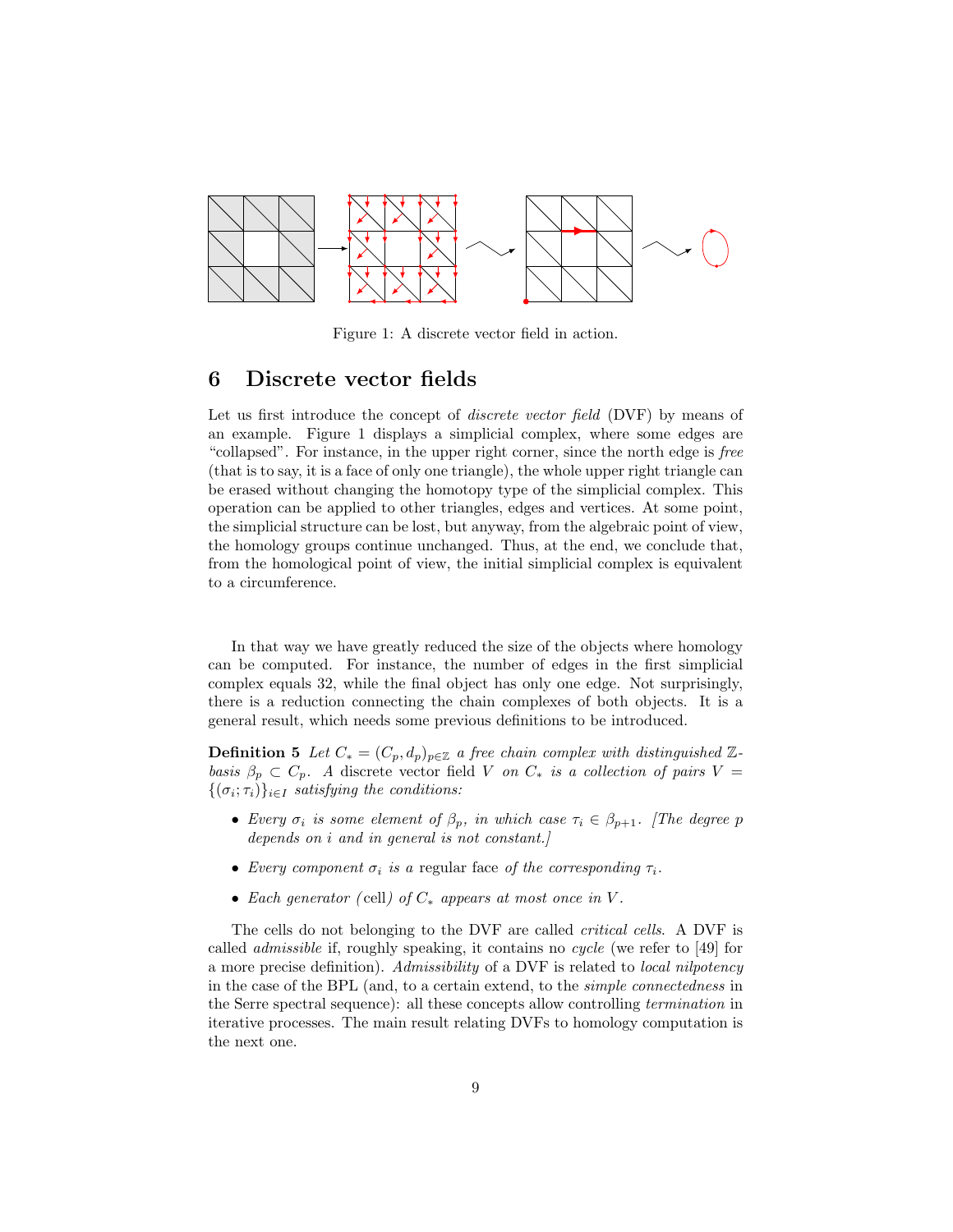**Theorem 5** DVF Reduction Theorem: Let  $C_* = (C_p, d_p)_{p \in \mathbb{Z}}$  be a free chain complex and  $V = \{(\sigma_i; \tau_i)\}_{i \in I}$  be an admissible discrete vector field on  $C_*$ . Then the vector field V defines a canonical reduction  $(f, g, h) : (C_p, d_p) \Longrightarrow (C_p^c, d'_p)$ where  $C_p^c = \mathbb{Z}[\beta_p^c]$  is the free  $\mathbb{Z}$ -module generated by the critical p-cells.

In [49] there are two different proofs of this theorem. Both have been formalized in Coq/SSReflect. The formalization of the first proof was published in [24]. The second one uses the BPL. The SSReflect formalization of the BPL evoked at the end of the previous section allowed us to formalize the second proof, which is shorter and more elegant [39].

# 7 Biomedical image processing

The previous formalizations of the DVF Reduction Theorem are subject to certain constraints (as the last mentioned formal proof of the BPL): coefficients are taken over  $\mathbb{Z}_2$  and all groups are of finite type. These restrictions allowed us to use the full power of the SSReflect library dealing with finite-dimensional vector spaces (in fact, due to a clever design decision by Georges Gonthier, this means essentially working with matrices [13]). Furthermore, this environment is enough to our aim of formally processing digital images, and more concretely biomedical images.

Thanks to our collaboration with a biologists team at CIBIR (Centro de Investigación Biomédica de La Rioja [36]), we have found a field where homological digital processing can be helpful: studying the synaptic density evolution in neurons. Synapses are the points of connection between neurons, and their relevance comes from their relation with the computational capabilities of the brain. Thus, procedures to modify the synaptic density may be an important asset in the treatment of neurological diseases, as Alzheimer. Miguel Morales's team at CIBIR has patented some substances (peptides) which could be an influence in synaptic evolution. Since many test cases are needed before producing experimental evidence of that influence, an automated and reliable method to study synaptic density is necessary.

We have written a plug-in called SynapCount J[31], devoted to this task. Let us briefly explain how it works. First, a neuron injected with a peptide is marked with two antibodies (namely, synapsina and basoon) which with microscopical devices produce two images in green and red channels. Figure 2 shows the overlapping of both images. Areas of yellow color  $(=$  green  $+$  red) are signaling synaptic contacts (they look like brighter areas, if you are seeing it as a black and white picture). If the structure of the neuron is drawn in blue (Figure 3; the thick new area in the greyscale version), then the white areas are synapses. By switching colors, we get a black and white picture (Figure 4). In that picture the number of connected components is equal to the number of (marked) synapses. Thus, since the number of connected components is exactly the rank of the 0-homology group of a simplicial set canonically associated with the picture (see [21]), we have reduced a biomedical problem to a homological one. Several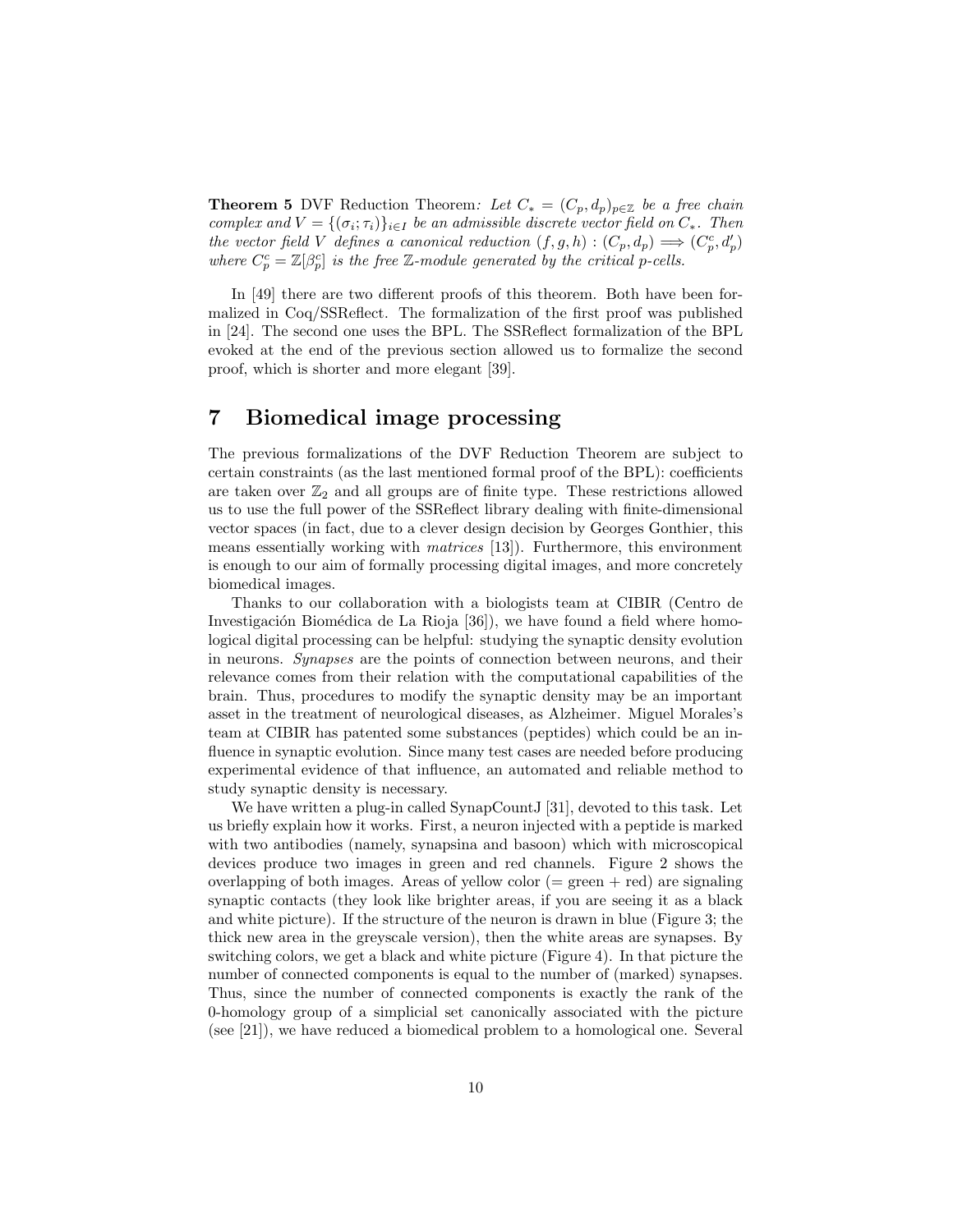

Figure 2: A neuron marked with synapsina and basoon.

formal developments in ACL2 and Coq/SSReflect about this process have been documented at [20, 21, 24].

As a conclusion, let us state that this could be another benefit of formalization in Computational Mathematics: to ensure the correctness of processes (or of part of processes) related to "real-life" questions (as biomedical imaging).

# 8 Formalisation of homological computing

In the previous application, the final calculation can be identified with the computation of a homology group. How can it be formalized? If a chain complex is of finite type (as in the case of digital images), the homology groups can be determined by diagonalizing the matrices representing the differential morphism. A very well-known process is obtaining the Smith normal form [37]. This has been formalized in Coq/SSReflect inside the ForMath project [5].

Once a certified version of the Smith normal form computation is available to us, it is not difficult to continue obtaining homology groups. The corresponding formalization in Coq/SSReflect has been reported in [18]. There the emphasis was put on the applications to biomedical image processing. As a proving assistant is not a computer algebra tool, it is the case that the performance of the diagonalization procedure implemented in Coq/SSReflect is not comparable with other systems (even with *Kenzo*, a program not specially designed to be efficient in the last step of the calculation, namely the diagonalization of matrices). In a nutshell, here is where the benefits of the DVF reduction process are made explicit: some matrices coming from real biomedical images (obtained in the CIBIR by neuronal culturing) cannot be processed by the Coq/SSReflect code for homology, but are quickly solved (25 CPU seconds) inside Coq after the DVF reduction. Since, as explained before, the DVF method has been fully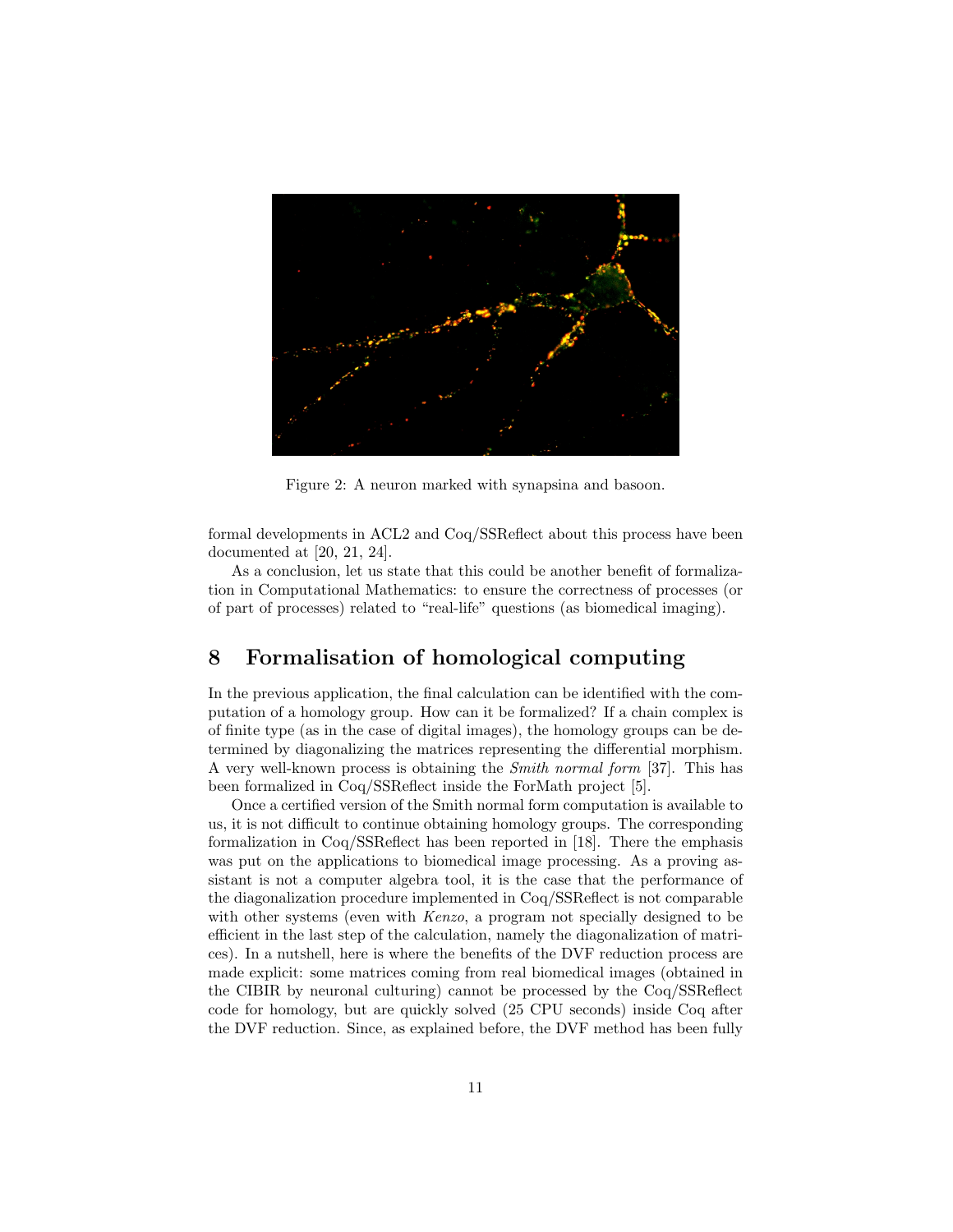

Figure 3: Neuron structure.



Figure 4: A black and white picture.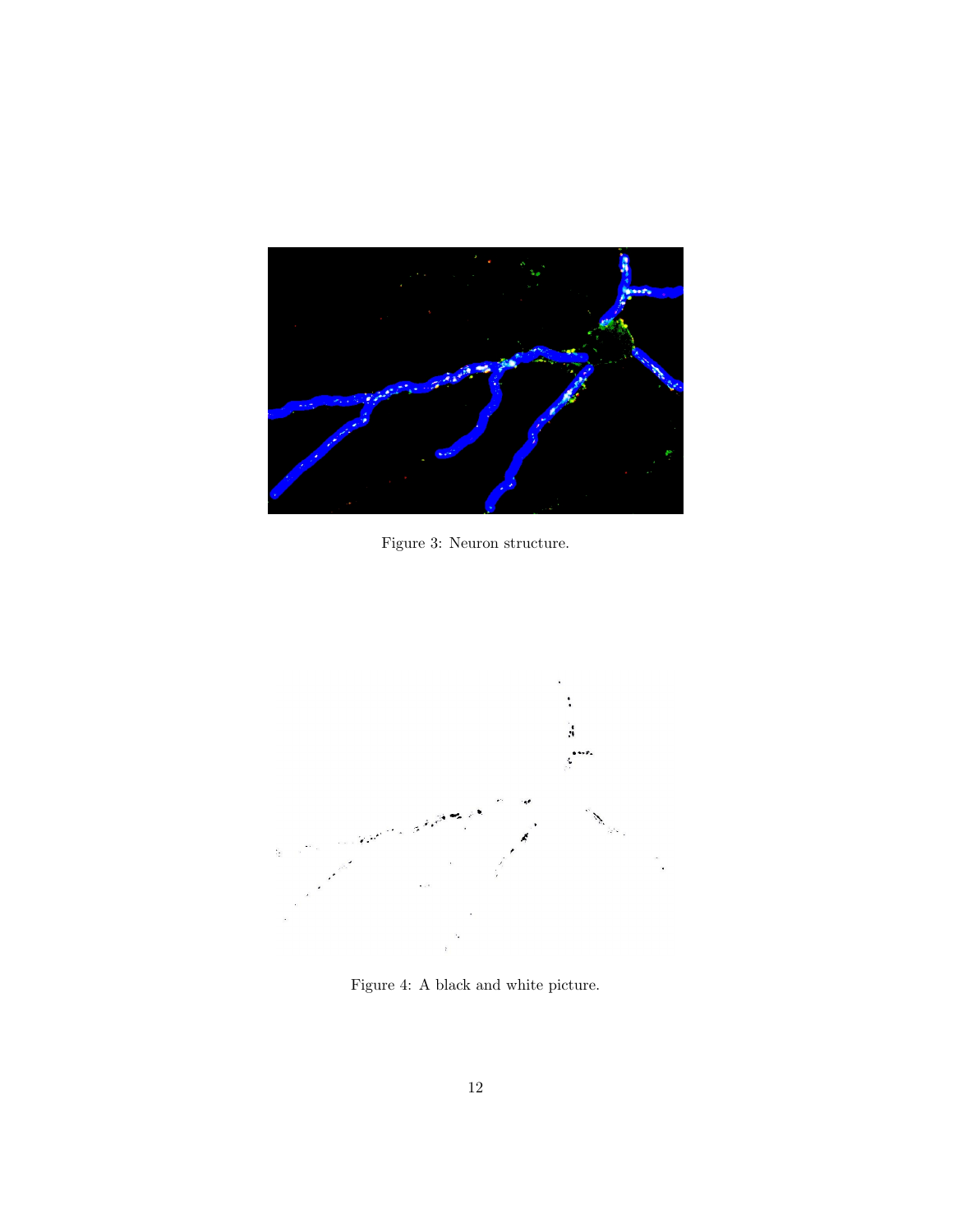formalized in Coq/SSReflect [24], we have, at the end, a complete certified path from digital images to their homology groups.

# 9 Interoperability

We have shown in previous sections that we are using different theorem provers in our project. Namely, ACL2 when we want to be near the Common Lisp Kenzo code, Isabelle/HOL when constructiveness is not ensured and Coq/SSReflect when the objective is to execute higher order programs in a certified environment. Thus, a natural question is: could several proof assistants collaborate in a same formalization?

The literature about interoperability and integration of proof assistants is large (see, just as an example, [25]). Let us simply explain our approach to the problem. One major difficulty when making several tools cooperate is the difference among the underlying logics. For instance, Isabelle/HOL (as Coq) is based on higher-order logic, while ACL2 is based on a (restricted) first order logic. To overcome this barrier we chose an application domain which is essentially first order: matrix manipulation. In this way, even if we use a higher-order tool (as Isabelle/HOL) we know that, in principle, a translation to first order logic is possible.

Our concrete case study was the computation of the Hermite form (a diagonal form, less strict than the Smith normal form, but sufficient to compute homology; it is not a canonical form, it is so different from the triangular Hermite normal form; see [37]). A complete Isabelle/HOL formalization for it was developed by Jose Divasón and Jesús Aransay [3]. The challenge was to translate in an automated way the Isabelle specifications (not proofs nor definitions: only statements) to ACL2. The idea behind this shallow translation is that the set of statements provides a kind of draft of a proof (a roadmap). The final step of this study is to analyze whether the ACL2 schema can be completed to a full Hermite formalization, and to compare the process with a from scratch ACL2 proof (comparison from several points of view: time of design, time of development, numbers of code lines, and so on); this is still on-going work.

To export specifications from Isabelle to ACL2 (in the concrete case of matrix manipulation, let us insist at that point) we have used as an intermediary language OCL, the *Object Constraint Language* for UML [55]. This rather uncommon choosing allows us to implement a "programming free" strategy: most of the translations steps have been accomplished by using already-built tools. This is got by using XML technologies through the Eclipse platform [33]. A report about the whole exporting path can be found at [7].

# 10 Persistent homology

The efforts around interoperability are related to our objective to get the best of each proof assistant, and to try to reuse formalized libraries not only inside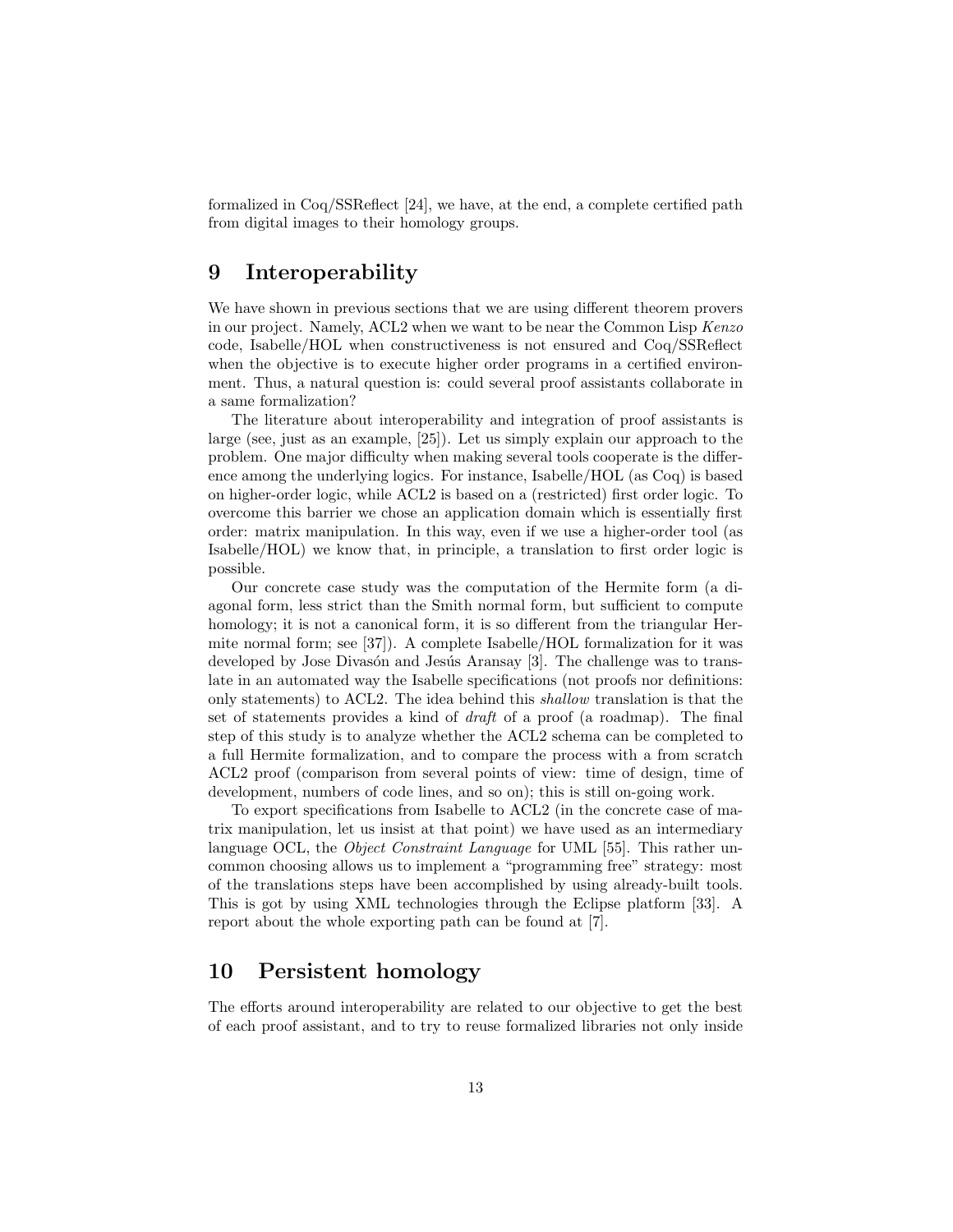a tool, but among different tools, too. Since some formalizations have been already done, one could wonder why this issue is so interesting. The reason is that our formalization developments continue and then we would like not to starting from scratch in any convenient tool.

Let us illustrate this point with a real example. When talking about biomedical processing, we indicate that in some step (illustrated in Figure 3) we need to mark the structure of a neuron. At this moment, SynapCountJ needs human help to perform this task. So, to increase the automation of the procedure we need to recognize the structure of a neuron in a noisy picture. And, even prior to that, we need to recognize the neuron itself in a noisy picture. Because neurons are 3D (three dimensional) objects, microscopical devices approximate the 3D structure by means of a stack of layers with 2D pictures. When locating a neuron in a picture, we can take profit of the whole stack of layers (previous figures were only displaying a maximal projection of the stack). We observed that an algorithm to locate neurons can be interpreted in terms of a (well-known) technique in Computational Topology: persistent homology. See [22] for details.

Persistent homology computation has been formalized in Coq/SSReflect [23], by using the previous library for standard homological computing [18].

But let us insist once more that a proof assistant is not a computer algebra tool, so performance is quite poor, and real biomedical images cannot be handled inside Coq to obtain persistent homology information. Could Kenzo be in charge of that task? The answer is affirmative (and this put again some pressure towards an ACL2 formalization, and therefore towards interoperability).

The reason why Kenzo can easily compute persistent information is due to the very definition of persistent homology. We cannot introduce here the definition (we refer to one of the standard books on the topic: [11]), but it is enough to say that to define persistence we need a filtration of a simplicial object (as the iterated projections in a stack of pictures). And from a filtration, another well-known tool in homological algebra can be defined: an *spectral sequence*. In 2006, Ana Romero enhanced Kenzo to compute spectral sequences of filtered spaces [46]. Now, with a small modification of the same programs, persistent homology can be computed with *Kenzo* [45], and it can be, in particular, used to our neuron location problem.

# 11 Another mathematical error

Since persistence and spectral sequences can be obtained from the same datum (namely, a filtration) it is clear there would be theoretical relations between both concepts, and this fact was remarked by several researchers [11], [56]. Concretely, in the book [11], page 171, Edelsbrunner and Harer stated the following property called Spectral sequence theorem:

The total rank of the groups of dimension  $p+q$  in the level  $r \geq 1$ of the associated spectral sequence equals the number of points in the  $(p+q)$ -th persistence diagram whose persistence is r or larger, that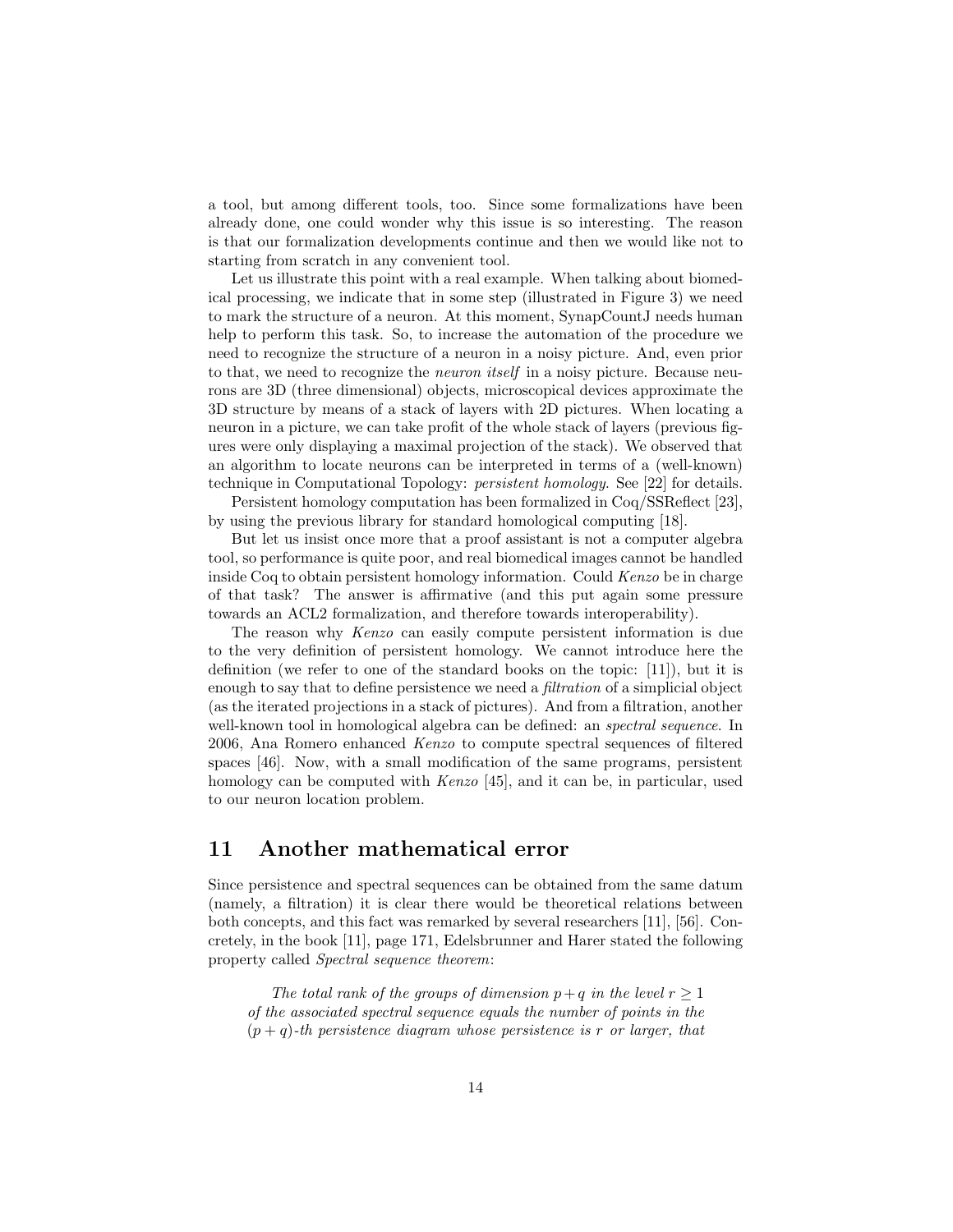$$
\sum_{p=1}^{n} \text{rank} E_{p,q}^{r} = \text{card}\{a \in Dgm_{p+q}(f)|pers(a) \geq r\}.
$$

However, when using this result to test Ana Romero's programs, we have found experimentally that the statement is false: in the left side of the formula there can be more elements than in the right one and the relation is in fact an inequality. In addition, in [45] we were able to get a closed formula relating persistence and spectral sequences, that this time is coherent with all the experimental results found with the help of Kenzo.

This last example tries to show that, since computer algebra (in Algebraic Topology in particular) is increasing its power, it can question established theoretical results. Therefore, increasing confidence in computer programs is a must.

# 12 Conclusions and further work

Under our perspective, formalized mathematics are a tool for verifying (computer algebra) programs. In the paper, from that general setting, we have illustrated two benefits of formalization in Computational Mathematics:

- Test the correctness of mathematical results.
- Verification of real-life programs.

More generally, the conclusions of our work are intimately related to those of the ForMath European project [6]. The project is devoted to the building of formalized libraries for mathematical algorithms. It is organized in four work packages:

- Infrastructure to formalize mathematics in constructive type theory.
- Linear Algebra library.

is,

- Real numbers and differential equations.
- Algebraic Topology.

In the specific case of Algebraic Topology, the paper roughly overview on all the tasks foreseen in the project (we annotate the listing with documents reporting on the corresponding ForMath developments):

- Representation of simplicial complexes [19, 24, 20, 21].
- Certified computation of homology groups [18, 23].
- Representation of the Basic Perturbation Lemma [8, 9, 39].
- Integration with other proofs systems  $[20, 21, 17, 27, 28, 3, 7]$ .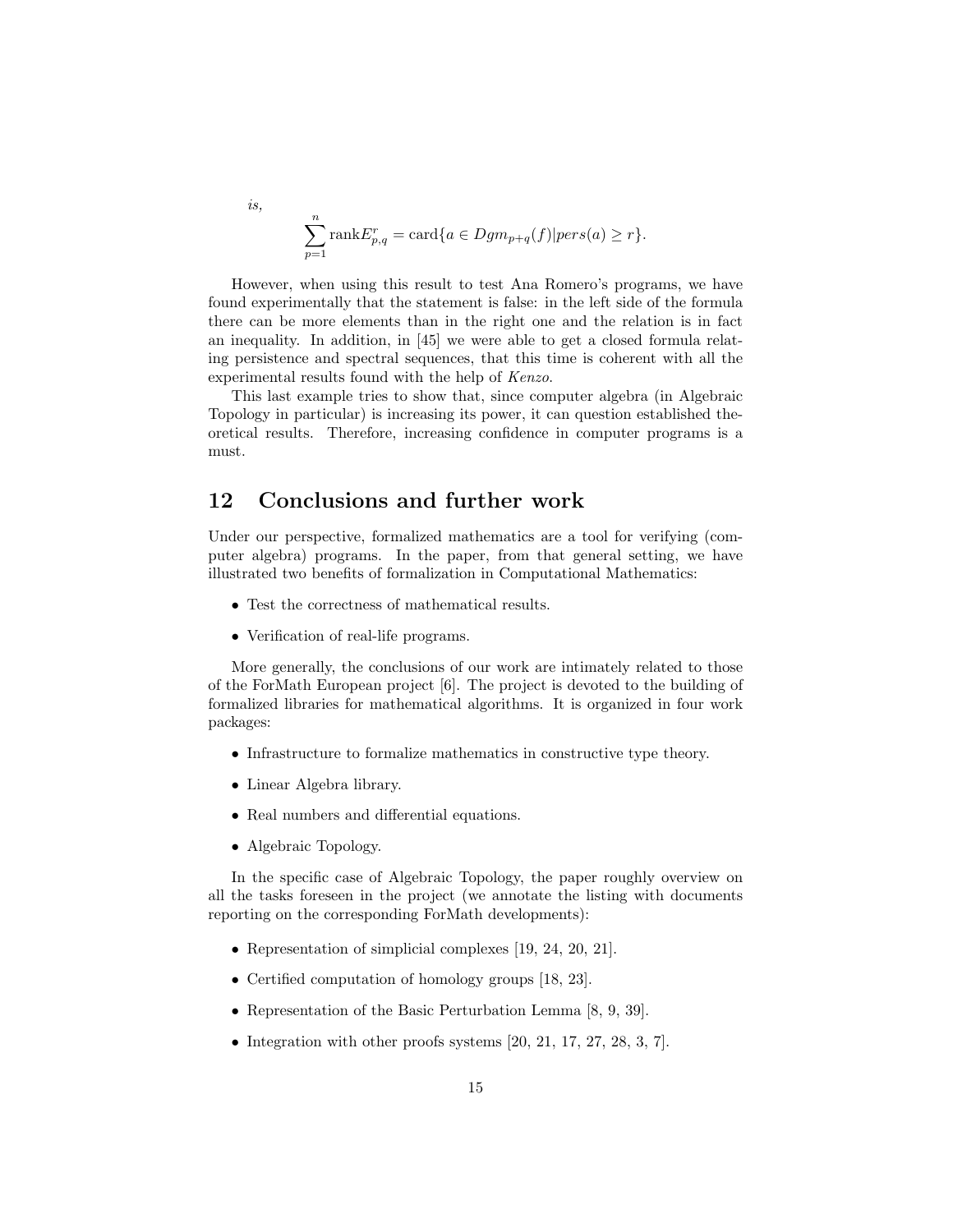• Applications to medical imagery [24, 39, 22].

As for future work, let us say that even if we have presented contributions in any task in the previous list, all of them continue open. To signal only one transversal line we should advance in moving from certified computing to efficient certified computing, improving the performance of both the running environments inside proof assistants and the algorithms formalized. Another important field is related to the applications of formalization; in our concrete case, we should explore for more Topology in biomedical applications and for more verification in Topology, because let us stress that the programs correcting the faulty statements shown in the paper are still not fully verified.

#### References

- [1] J. Aransay, C. Ballarin, J. Rubio, A Mechanized Proof of the Basic Perturbation Lemma, Journal of Automated Reasoning 40 (4) (2008) 271–292.
- [2] J. Aransay, C. Ballarin, J. Rubio, Generating certified code from formal proofs: a case study in homological algebra, Formal Aspects of Computing 22 (2) (2010) 193–213.
- [3] J. Aransay, J. Divasón, Formalization of a Hermite diagonal form in Is- $\emph{able/HOL}, 2012, \emph{http://www.unirioja.es/cu/jodivaso/diagonal/}$
- [4] Y. Bertot, P. Castéran, *Interactive Theorem Proving and Program Devel*opment. Coq'Art: The Calculus of Inductive Constructions, Springer, 2004.
- [5] C. Cohen, M. Dénès, A. Mörtberg, V. Siles, Smith Normal Form and executable rank for matrices, 2012, http://wiki.portal.chalmers.se/cse/pmwiki.php/ForMath/
- [6] T. Coquand, ForMath: Formalisation of Mathematics European Project, http://wiki.portal.chalmers.se/cse/pmwiki.php/ForMath/ForMath
- [7] J. Divasón, J. Heras, J. Aransay, L. Lambán, A.L. Rubio, J. Rubio, Exporting specifications from Isabelle to ACL2 through OCL. Preprint.
- [8] C. Domínguez, J. Rubio, *Computing in Coq with Infinite Algebraic Data* Structures, Calculemus 2010, Lecture Notes in Computer Science 6167 (2010) 204–218.
- [9] C. Domínguez, J. Rubio, *Effective homology of bicomplexes, formalized in Coq*, Theoretical Computer Science 412 (11) (2011), 962–970.
- [10] X. Dousson, F. Sergeraert, Y. Siret, The Kenzo program, Institut Fourier, Grenoble, 1999, http://www-fourier.ujf-grenoble. fr/~sergerar/Kenzo/.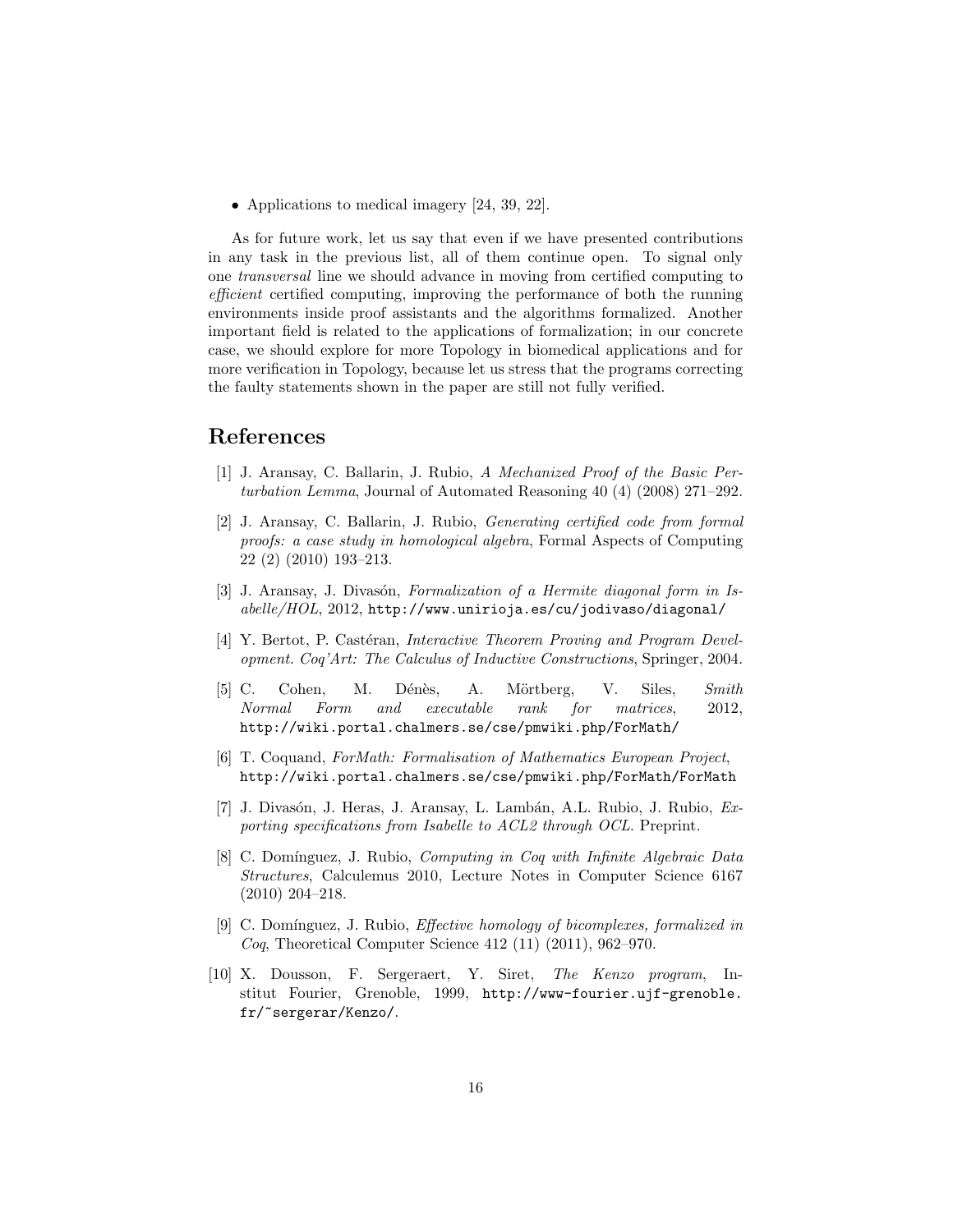- [11] H. Edelsbrunner and J. Harer, Computational topology: An introduction, American Mathematical Society, 2010.
- [12] G. Gonthier, The Four-Color Theorem, Notices of the American Mathematical Society 55 (11) (2008) 1382–1393.
- [13] G. Gonthier, Point-Free, Set-Free Concrete Linear Algebra, Proceedings ITP 2011, Lecture Notes in Computer Science 6898 (2011) 103–118.
- [14] G. Gonthier, The Feit-Thompson theorem proved in Coq, 2012, http://www.msr-inria.inria.fr/events-news/feit-thompson-proved-in-coq
- [15] G. Gonthier, A. Mahboubi, An introduction to small scale reflection in Coq, Journal of Formal Reasoning 3 (2) (2010) 95–152.
- [16] T. Hales, Formal proof, Notices of the American Mathematical Society 55 (11) (2008) 1370–1380.
- [17] J. Heras, F.J. Martín-Mateos, V. Pascual, A Hierarchy of Mathematical Structures in ACL2, 2012, http://www.computing.dundee.ac.uk/staff/jheras/papers/aha v2.pdf
- [18] J. Heras, M. Dénès, G. Mata, A. Mörtberg, M. Poza, V. Siles, Towards a certified computation of homology groups for digital images, Proceedings CTIC 2012, Lecture Notes in Computer Science 7309 (2012) 49–57.
- [19] J. Heras, M. Poza, M. Dénès, L. Rideau, *Incidence simplicial matrices* formalized in Coq/SSReflect, Proceedings Calculemus 2011, Lecture Notes in Computer Science 6824 (2011) 30–44.
- [20] J. Heras, V. Pascual, J. Rubio, Proving with ACL2 the correctness of simplicial sets in the Kenzo system, Proceedings LOPSTR 2010, Lecture Notes in Computer Science 6564 (2010) 37–51.
- [21] J. Heras, V. Pascual, J. Rubio, A Certified Module to Study Digital Images with the Kenzo System, Proceedings Eurocast 2011, Lecture Notes in Computer Science 6927 (2012) 113–120.
- [22] J. Heras, G. Mata, G. Cuesto, J. Rubio, M. Morales, Neuron detection in stack images: a persistent homology interpretation, 2012, http://www.computing.dundee.ac.uk/staff/jheras/papers/ndisiaphi.pdf
- [23] J. Heras, T. Coquand, A. Mörtberg, V. Siles, *Computing Persistent Ho*mology within Coq/SSReflect, 2012, http://arxiv.org/abs/1209.1905
- [24] J. Heras, M. Poza, J. Rubio, Verifying an algorithm computing Discrete Vector Fields for digital imaging, Calculemus 2012, Lecture Notes in Computer Science 7362 (2012) 215–229.
- [25] J. Hurd, OpenTheory, http://www.gilith.com/research/opentheory/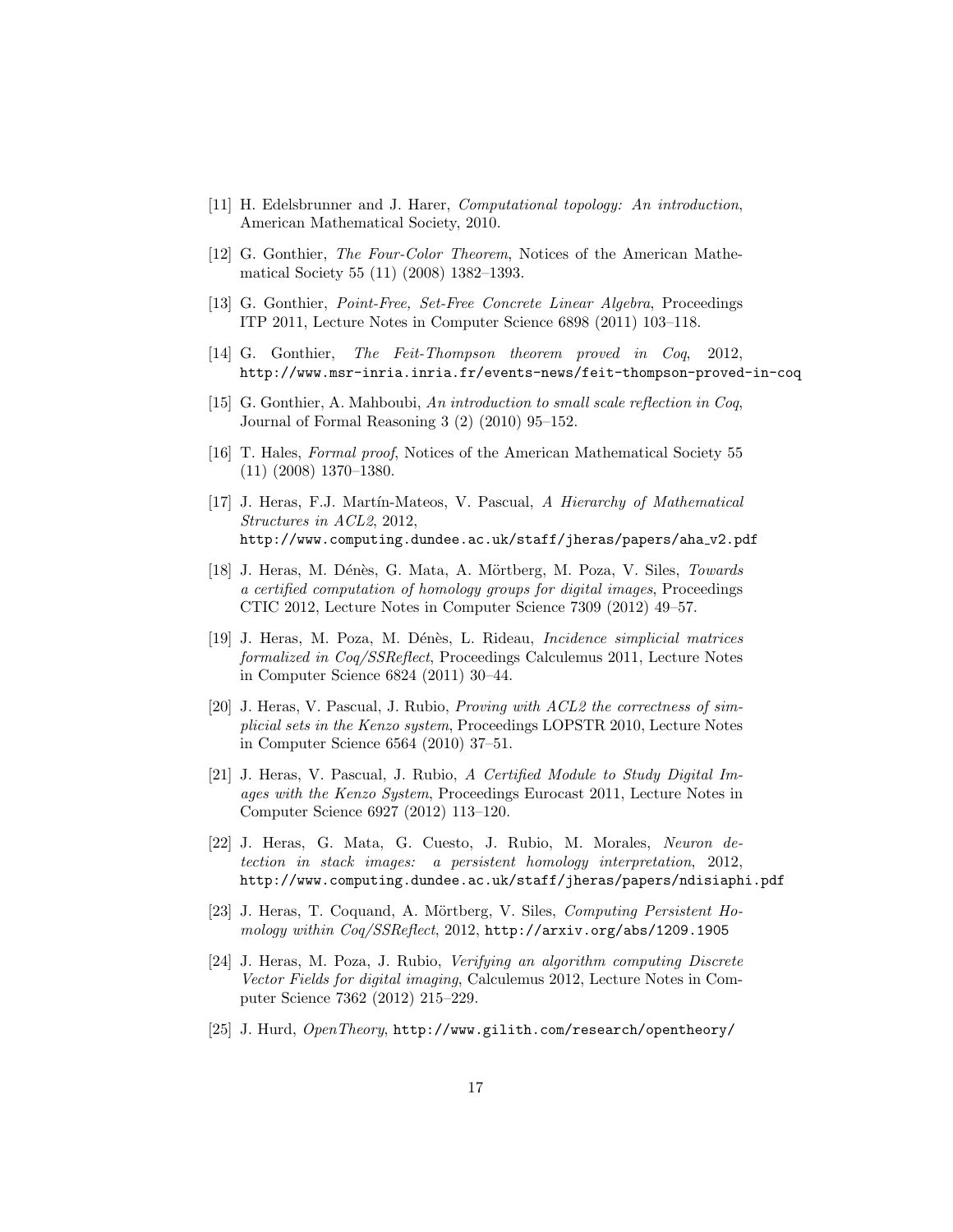- [26] M. Kaufmann, P. Manolios, J S. Moore, Computer-Aided Reasoning: An Approach, Kluwer, 2000.
- [27] L. Lambán, F.J. Martín-Mateos, J. Rubio, J.-L. Ruiz-Reina, Applying ACL2 to the Formalization of Algebraic Topology: Simplicial Polynomials, Proceedings ITP 2011, Lecture Notes in Computer Science 6898 (2011) 200–215.
- [28] L. Lambán, F.J. Martín-Mateos, J. Rubio, J.-L. Ruiz-Reina, Formalization of a normalization theorem in simplicial topology, Annals of Mathematics and Artificial Intelligence 64 (1) (2012) 1–37.
- [29] L. Lambán, F.J. Martín-Mateos, J. Rubio, J.-L. Ruiz-Reina, Formalization of the Eilenberg-Zilber theorem, 2012, http://www.glc.us.es/fmartin/simplicialtopology/acl2eztheorem
- [30] H. Lombardi, *Epistémologie mathématique*, Ellipses, 2011.
- [31] G. Mata, SynapCountJ, http://imagejdocu.tudor.lu/doku.php?id=plugin:utilities:synapsescountj:start
- [32] J. P. May, Simplicial objects in Algebraic Topology, Van Nostrand, 1967.
- [33] J. McAffer, J.M. Lemieux, C. Aniszczyk , Eclipse Rich Client Platform, http://eclipsercp.org/
- [34] R. Mikhailov, J. Wu, On homotopy groups of the suspended classifying spaces, Algebraic and Geometric Topology 10 (2010) 565–625.
- [35] J. F. Monin, M. G. Hinchey, Understanding formal methods, Springer, 2003.
- [36] M. Morales, Structural Synaptic Plasticity, http://www.cibir.es/home
- [37] M. Newman, Integral matrices, Academic Press, 1972.
- [38] T. Nipkow, L. Paulson, M. Wenzel, Isabelle/HOL. A Proof Assistant for Higher-Order Logic, Lecture Notes in Computer Science 2283, Springer, 2002.
- [39] M. Poza, C. Domínguez, J. Heras, J. Rubio, A certified reduction strategy for homological image processing. Preprint.
- [40] A. Prouté, Sur la Transformation d'Eilenberg-Mac Lane, Comptes Rendus Académie Sciences Paris, Série I, 297 (3) (1983) 193-194.
- [41] A. Prouté, Sur la diagonale d'Alexander-Whitney, Comptes Rendus Académie Sciences Paris, Série I, 299 (9) (1984) 391-392.
- [42] P. Real, An Algorithm Computing Homotopy Groups, Mathematics and Computers in Simulation, 42 (4-6) (1996) 461–465.